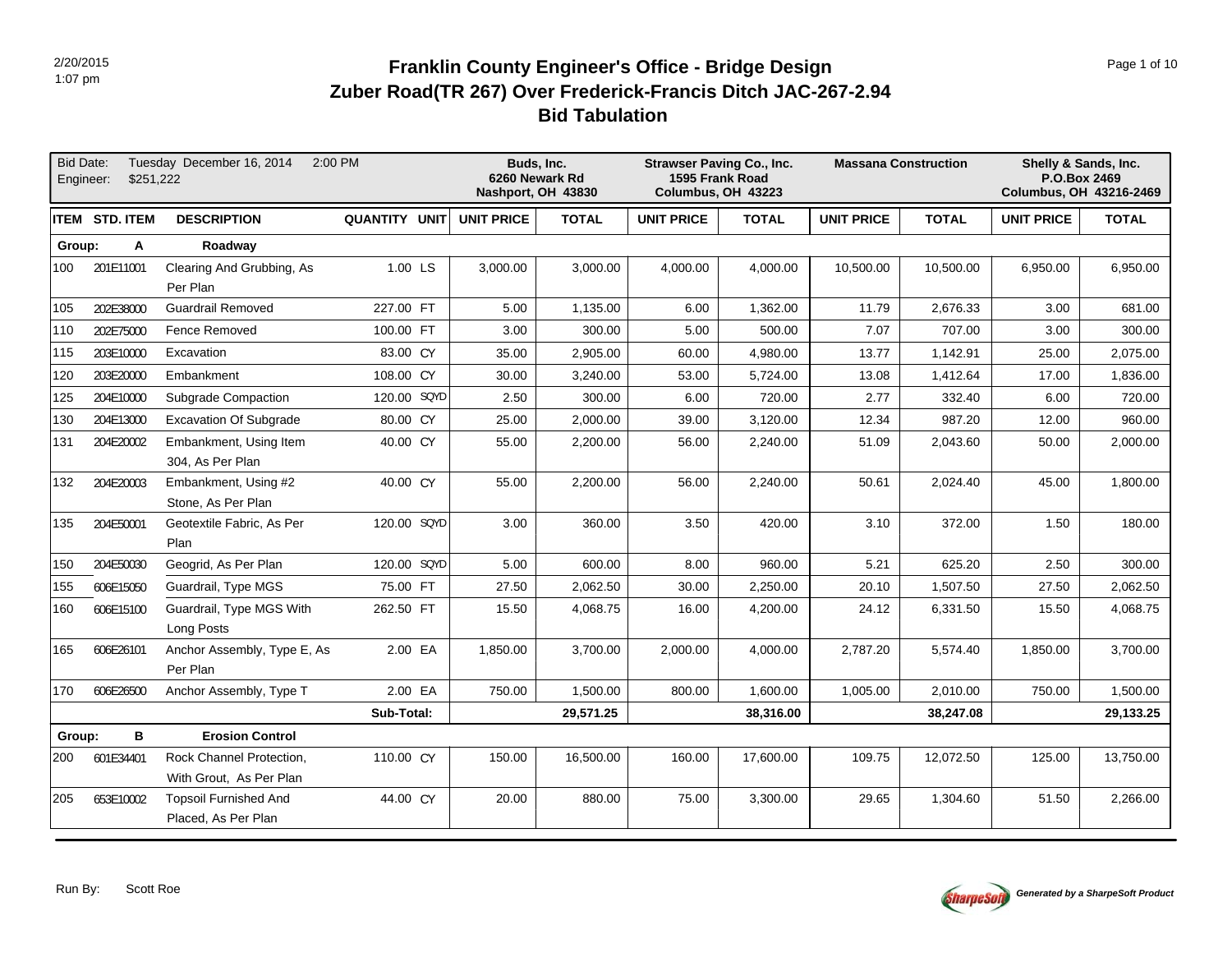# **Bid Tabulation Zuber Road(TR 267) Over Frederick-Francis Ditch JAC-267-2.94 Franklin County Engineer's Office - Bridge Design Page 2 of 10 Page 2 of 10**

|        | Bid Date:<br>Engineer:<br>\$251,222 | Tuesday December 16, 2014                                        | 2:00 PM       | Buds, Inc.<br>6260 Newark Rd<br>Nashport, OH 43830 |              |                   | <b>Strawser Paving Co., Inc.</b><br>1595 Frank Road<br>Columbus, OH 43223 |                   | <b>Massana Construction</b> |                   | Shelly & Sands, Inc.<br>P.O.Box 2469<br>Columbus, OH 43216-2469 |
|--------|-------------------------------------|------------------------------------------------------------------|---------------|----------------------------------------------------|--------------|-------------------|---------------------------------------------------------------------------|-------------------|-----------------------------|-------------------|-----------------------------------------------------------------|
|        | <b>ITEM STD. ITEM</b>               | <b>DESCRIPTION</b>                                               | QUANTITY UNIT | <b>UNIT PRICE</b>                                  | <b>TOTAL</b> | <b>UNIT PRICE</b> | <b>TOTAL</b>                                                              | <b>UNIT PRICE</b> | <b>TOTAL</b>                | <b>UNIT PRICE</b> | <b>TOTAL</b>                                                    |
| 210    | 659E10001                           | Seeding And Mulching, As<br>Per Plan                             | 390.00 SQYD   | 1.50                                               | 585.00       | 3.00              | 1,170.00                                                                  | 6.06              | 2,363.40                    | 10.00             | 3,900.00                                                        |
| 215    | 659E14000                           | Repair Seeding And Mulching                                      | 20.00 SQYD    | 0.50                                               | 10.00        | 7.00              | 140.00                                                                    | 5.00              | 100.00                      | 1.00              | 20.00                                                           |
| 220    | 659E15000                           | Inter-seeding                                                    | 20.00 SQYD    | 5.00                                               | 100.00       | 7.00              | 140.00                                                                    | 3.00              | 60.00                       | 0.10              | 2.00                                                            |
| 225    | 659E20000                           | <b>Commercial Fertilizer</b>                                     | $0.06$ TN     | 600.00                                             | 36.00        | 500.00            | 30.00                                                                     | 670.00            | 40.20                       | 750.00            | 45.00                                                           |
| 230    | 659E35001                           | Water, As Per Plan                                               | 1.00 MGAL     | 1.00                                               | 1.00         | 200.00            | 200.00                                                                    | 2,010.00          | 2,010.00                    | 100.00            | 100.00                                                          |
| 235    | 832E15001                           | <b>Storm Water Pollution</b><br>Prevention Plan, As Per Plan     | 1.00 LS       | 1,200.00                                           | 1,200.00     | 2,500.00          | 2,500.00                                                                  | 5,460.50          | 5,460.50                    | 3,500.00          | 3,500.00                                                        |
| 240    | 832E30001                           | Erosion Control, As Per Plan                                     | 2,000.00 EA   | 1.00                                               | 2,000.00     | 1.00              | 2,000.00                                                                  | 1.00              | 2,000.00                    | 1.00              | 2,000.00                                                        |
|        |                                     |                                                                  | Sub-Total:    |                                                    | 21,312.00    |                   | 27,080.00                                                                 |                   | 25,411.20                   |                   | 25,583.00                                                       |
| Group: | C                                   | <b>Drainage</b>                                                  |               |                                                    |              |                   |                                                                           |                   |                             |                   |                                                                 |
| 300    | 611E01100                           | 6" Conduit, Type C                                               | 50.00 FT      | 12.00                                              | 600.00       | 14.00             | 700.00                                                                    | 8.89              | 444.50                      | 10.00             | 500.00                                                          |
| 305    | 611E01400                           | 6" Conduit, Type E                                               | 50.00 FT      | 12.00                                              | 600.00       | 14.00             | 700.00                                                                    | 8.89              | 444.50                      | 10.00             | 500.00                                                          |
| 310    | 611E04600                           | 12" Conduit, Type C, 706.02<br>Or 707.33                         | 15.00 FT      | 32.00                                              | 480.00       | 92.00             | 1,380.00                                                                  | 65.95             | 989.25                      | 71.00             | 1,065.00                                                        |
| 315    | 611E98450                           | Catch Basin, 2-2A                                                | 1.00 EA       | 1,400.00                                           | 1,400.00     | 2,000.00          | 2,000.00                                                                  | 1,724.42          | 1,724.42                    | 2,200.00          | 2,200.00                                                        |
|        |                                     |                                                                  | Sub-Total:    |                                                    | 3,080.00     |                   | 4,780.00                                                                  |                   | 3,602.67                    |                   | 4,265.00                                                        |
| Group: | 4                                   | <b>Pavement</b>                                                  |               |                                                    |              |                   |                                                                           |                   |                             |                   |                                                                 |
| 400    | 254E01001                           | Pavement Planing, Asphalt<br>Concrete, As Per Plan               | 410.00 SQYD   | 12.50                                              | 5,125.00     | 12.00             | 4,920.00                                                                  | 16.21             | 6,646.10                    | 20.00             | 8,200.00                                                        |
| 405    | 301E46000                           | Asphalt Concrete Base,<br>Pg64-22                                | 20.00 CY      | 350.10                                             | 7,002.00     | 210.00            | 4,200.00                                                                  | 469.13            | 9,382.60                    | 320.00            | 6,400.00                                                        |
| 410    | 304E20000                           | Aggregate Base                                                   | 23.00 CY      | 85.00                                              | 1,955.00     | 100.00            | 2,300.00                                                                  | 63.95             | 1,470.85                    | 70.00             | 1,610.00                                                        |
| 416    | 407E20101                           | Tack Coat (Non-Tracking), As<br>Per Plan                         | 10.00 GAL     | 20.00                                              | 200.00       | 30.00             | 300.00                                                                    | 26.80             | 268.00                      | 5.50              | 55.00                                                           |
| 421    | 407E20001                           | Tack Coat (Non-Tracking),<br>Intermediate Course, As Per<br>Plan | 10.00 GAL     | 20.00                                              | 200.00       | 30.00             | 300.00                                                                    | 26.80             | 268.00                      | 5.50              | 55.00                                                           |

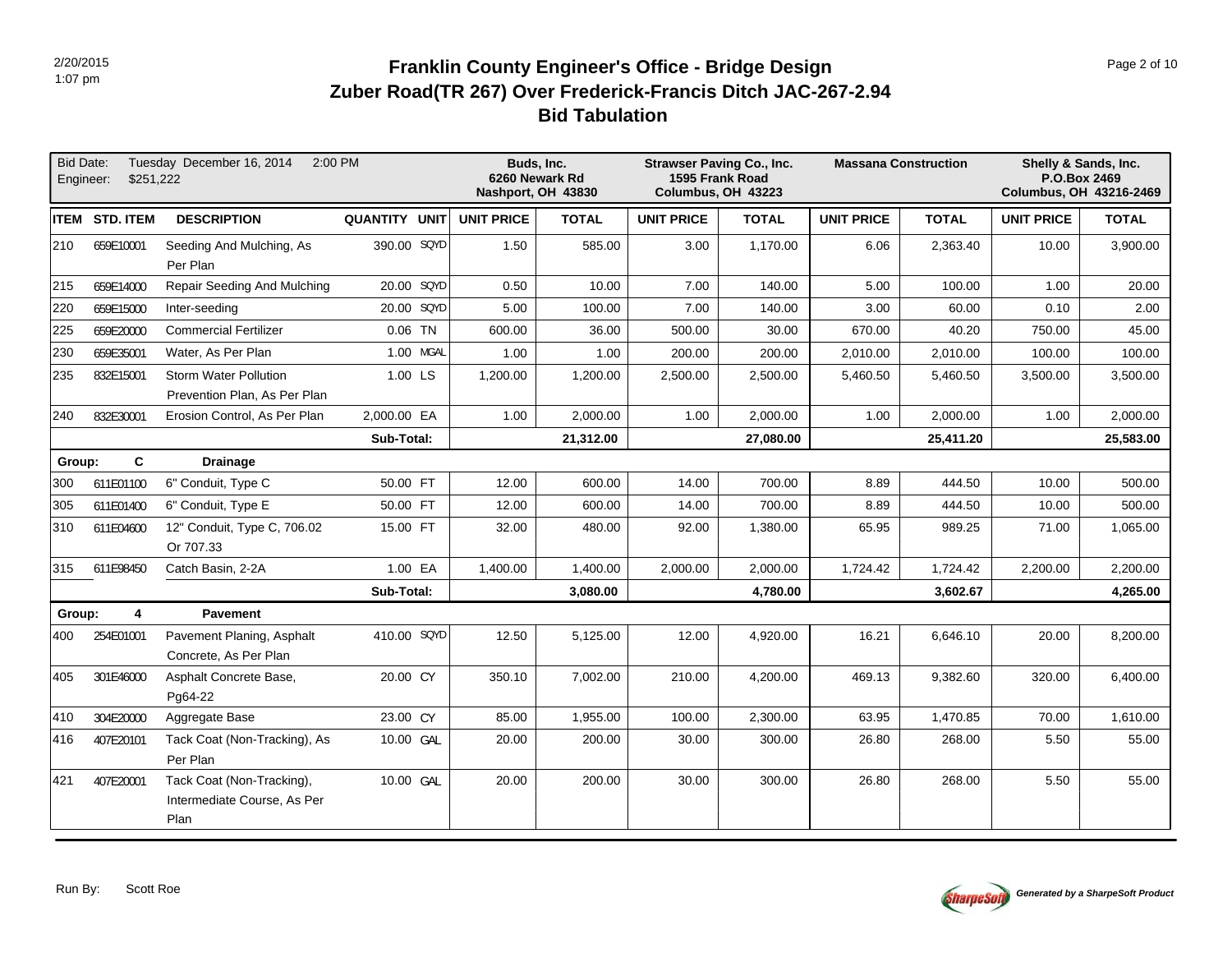# **Bid Tabulation Zuber Road(TR 267) Over Frederick-Francis Ditch JAC-267-2.94 Franklin County Engineer's Office - Bridge Design Page 10 Page 3 of 10 Page 3 of 10**

| <b>Bid Date:</b> | \$251,222<br>Engineer: | Tuesday December 16, 2014                                          | 2:00 PM       |                   | Buds, Inc.<br>6260 Newark Rd<br>Nashport, OH 43830 |                   | <b>Strawser Paving Co., Inc.</b><br>1595 Frank Road<br>Columbus, OH 43223 |                   | <b>Massana Construction</b> | Shelly & Sands, Inc.<br>P.O.Box 2469<br>Columbus, OH 43216-2469 |              |
|------------------|------------------------|--------------------------------------------------------------------|---------------|-------------------|----------------------------------------------------|-------------------|---------------------------------------------------------------------------|-------------------|-----------------------------|-----------------------------------------------------------------|--------------|
|                  | ITEM STD. ITEM         | <b>DESCRIPTION</b>                                                 | QUANTITY UNIT | <b>UNIT PRICE</b> | <b>TOTAL</b>                                       | <b>UNIT PRICE</b> | <b>TOTAL</b>                                                              | <b>UNIT PRICE</b> | <b>TOTAL</b>                | <b>UNIT PRICE</b>                                               | <b>TOTAL</b> |
| 425              | 448E46050              | <b>Asphalt Concrete</b><br>Intermediate Course, Type 2,<br>Pg64-22 | 6.00 CY       | 364.10            | 2,184.60                                           | 300.00            | 1,800.00                                                                  | 487.89            | 2,927.34                    | 450.00                                                          | 2,700.00     |
| 430              | 448E47020              | <b>Asphalt Concrete Surface</b><br>Course, Type 1, Pg64-22         | 25.00 CY      | 376.10            | 9,402.50                                           | 325.00            | 8,125.00                                                                  | 503.97            | 12,599.25                   | 400.00                                                          | 10,000.00    |
| 435              | 448E90000              | Asphalt Concrete Scratch<br>Course, Pg64-22                        | 14.00 CY      | 376.10            | 5,265.40                                           | 325.00            | 4,550.00                                                                  | 503.97            | 7,055.58                    | 400.00                                                          | 5,600.00     |
| 440              | 448E48020              | Asph Conc Surface Course,<br>Type 1, Pg64-22 (Drives)              | 4.00 CY       | 396.00            | 1,584.00                                           | 325.00            | 1,300.00                                                                  | 530.77            | 2,123.08                    | 600.00                                                          | 2,400.00     |
|                  |                        |                                                                    | Sub-Total:    |                   | 32,918.50                                          |                   | 27,795.00                                                                 |                   | 42,740.80                   |                                                                 | 37,020.00    |
| Group:           | E.                     | <b>Traffic Control</b>                                             |               |                   |                                                    |                   |                                                                           |                   |                             |                                                                 |              |
| 500              | 644E00100              | Edge Line, 6"                                                      | 0.10 MILE     | 3,390.00          | 339.00                                             | 3,600.00          | 360.00                                                                    | 22,100.00         | 2,210.00                    | 3,390.00                                                        | 339.00       |
| 506              | 614E11101              | Law Enforcement Officer With<br>Patrol Car, As Per Plan            | 40.00 HR      | 55.00             | 2,200.00                                           | 75.00             | 3,000.00                                                                  | 80.40             | 3,216.00                    | 72.00                                                           | 2,880.00     |
| 510              | 614E11501              | Worksite Traffic Supervisor,<br>As Per Plan                        | 3.00 MO       | 600.00            | 1,800.00                                           | 100.00            | 300.00                                                                    | 2,500.00          | 7,500.00                    | 900.00                                                          | 2,700.00     |
|                  |                        |                                                                    | Sub-Total:    |                   | 4,339.00                                           |                   | 3,660.00                                                                  |                   | 12,926.00                   |                                                                 | 5,919.00     |
| Group:           | F.                     | <b>Structure (Under 20')</b>                                       |               |                   |                                                    |                   |                                                                           |                   |                             |                                                                 |              |
| 600              | 202E11000              | <b>Structure Removed</b>                                           | 1.00 LS       | 6,500.00          | 6,500.00                                           | 15,000.00         | 15,000.00                                                                 | 6,819.13          | 6,819.13                    | 6,500.00                                                        | 6,500.00     |
| 605              | 203E35120              | Granular Material, Type C                                          | 23.00 CY      | 115.00            | 2,645.00                                           | 100.00            | 2,300.00                                                                  | 26.97             | 620.31                      | 85.00                                                           | 1,955.00     |
| 610              | 503E11100              | Cofferdams And Excavation<br><b>Bracing</b>                        | 1.00 LS       | 4,500.00          | 4,500.00                                           | 2,500.00          | 2,500.00                                                                  | 2,500.00          | 2,500.00                    | 7,500.00                                                        | 7,500.00     |
| 615              | 503E21300              | Unclassified Excavation                                            | 1.00 LS       | 5,000.00          | 5,000.00                                           | 13,000.00         | 13,000.00                                                                 | 1,850.00          | 1,850.00                    | 5,000.00                                                        | 5,000.00     |
| 620              | 509E10000              | <b>Epoxy Coated Reinforcing</b><br><b>Steel</b>                    | 2,920.00 LB   | 1.85              | 5,402.00                                           | 1.00              | 2,920.00                                                                  | 1.61              | 4,701.20                    | 1.50                                                            | 4,380.00     |
| 625              | 511E46010              | Class QC1 Concrete,<br>Headwall And Wingwall,<br>Above Footing     | 10.00 CY      | 2,300.00          | 23,000.00                                          | 700.00            | 7,000.00                                                                  | 1,801.83          | 18,018.30                   | 2,165.00                                                        | 21,650.00    |

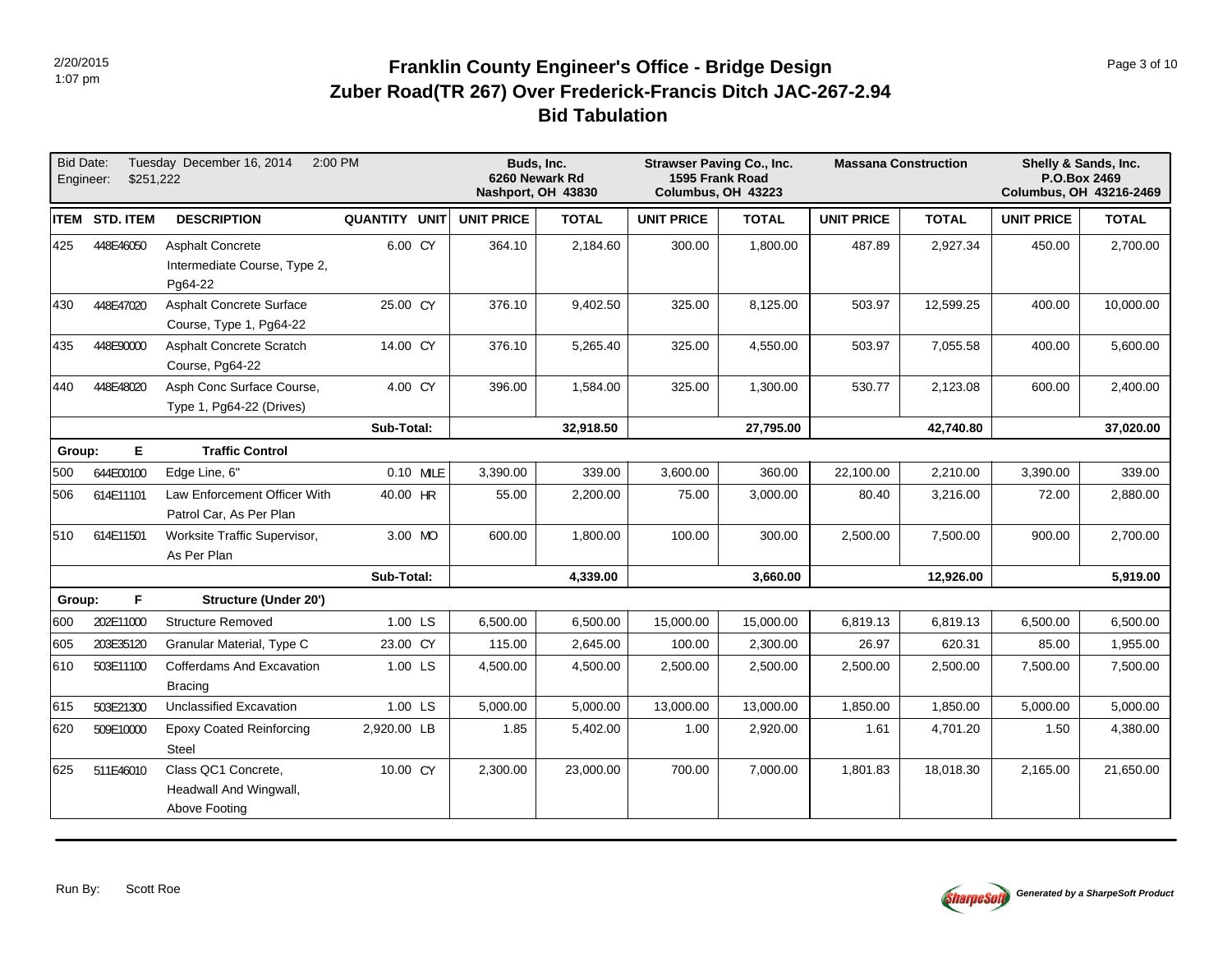# **Bid Tabulation Zuber Road(TR 267) Over Frederick-Francis Ditch JAC-267-2.94 Franklin County Engineer's Office - Bridge Design Page 4 of 10 Page 4 of 10 Page 4 of 10**

| <b>Bid Date:</b><br>Engineer: | \$251.222             | Tuesday December 16, 2014<br>2:00 PM                                                 |               |                   | Buds, Inc.<br>6260 Newark Rd<br>Nashport, OH 43830 | <b>Strawser Paving Co., Inc.</b><br>1595 Frank Road<br>Columbus, OH 43223 |              | <b>Massana Construction</b> |              | Shelly & Sands, Inc.<br>P.O.Box 2469<br><b>Columbus, OH 43216-2469</b> |              |
|-------------------------------|-----------------------|--------------------------------------------------------------------------------------|---------------|-------------------|----------------------------------------------------|---------------------------------------------------------------------------|--------------|-----------------------------|--------------|------------------------------------------------------------------------|--------------|
|                               | <b>ITEM STD. ITEM</b> | <b>DESCRIPTION</b>                                                                   | QUANTITY UNIT | <b>UNIT PRICE</b> | <b>TOTAL</b>                                       | <b>UNIT PRICE</b>                                                         | <b>TOTAL</b> | <b>UNIT PRICE</b>           | <b>TOTAL</b> | <b>UNIT PRICE</b>                                                      | <b>TOTAL</b> |
| 630                           | 511E46510             | Class QC1 Concrete, Footing                                                          | 26.00 CY      | 540.00            | 14,040.00                                          | 900.00                                                                    | 23,400.00    | 475.95                      | 12,374.70    | 1,056.16                                                               | 27,460.16    |
| 635                           | 512E10025             | Sealing Of Concrete Surfaces<br>(Silane)                                             | 41.00 SQYD    | 25.00             | 1,025.00                                           | 40.00                                                                     | 1,640.00     | 16.22                       | 665.02       | 25.00                                                                  | 1,025.00     |
| 640                           | 512E33000             | Type 2 Waterproofing                                                                 | 91.00 SQYD    | 18.00             | 1,638.00                                           | 24.00                                                                     | 2,184.00     | 18.47                       | 1,680.77     | 21.65                                                                  | 1,970.15     |
| 645                           | 512E33010             | Type 3 Waterproofing                                                                 | 90.00 SQYD    | 35.00             | 3,150.00                                           | 40.00                                                                     | 3,600.00     | 24.19                       | 2,177.10     | 35.50                                                                  | 3,195.00     |
| 650                           | 516E13600             | 1" Preformed Expansion Joint<br>Filler                                               | 31.00 SQFT    | 3.75              | 116.25                                             | 10.00                                                                     | 310.00       | 5.26                        | 163.06       | 5.00                                                                   | 155.00       |
| 655                           | 518E21230             | Porous Backfill With Filter<br>Fabric                                                | 1.00 LS       | 3,200.00          | 3,200.00                                           | 5,000.00                                                                  | 5,000.00     | 1,200.00                    | 1,200.00     | 2,000.00                                                               | 2,000.00     |
| 660                           | 601E32104             | Rock Channel Protection,<br>Type B With Fabric Filter                                | 81.00 CY      | 115.00            | 9,315.00                                           | 110.00                                                                    | 8,910.00     | 53.59                       | 4,340.79     | 100.00                                                                 | 8,100.00     |
| 666                           |                       | SPECIAL-9000 Conduit, Type<br>A, PrecastReinfConcBox, Insta<br>IIOnly, (10'x5'), APP | 1.00 LS       | 34,500.00         | 34,500.00                                          | 31.000.00                                                                 | 31.000.00    | 39.000.00                   | 39.000.00    | 24.500.00                                                              | 24,500.00    |
|                               |                       |                                                                                      | Sub-Total:    |                   | 114,031.25                                         |                                                                           | 118,764.00   |                             | 96,110.38    |                                                                        | 115,390.31   |
| Group:                        | G                     | <b>Maintenance Of Traffic</b>                                                        |               |                   |                                                    |                                                                           |              |                             |              |                                                                        |              |
| 700                           | 410E14001             | Traffic Compacted Surface,<br>As Per Plan                                            | 10.00 CY      | 250.00            | 2,500.00                                           | 150.00                                                                    | 1,500.00     | 65.50                       | 655.00       | 75.00                                                                  | 750.00       |
|                               |                       |                                                                                      | Sub-Total:    |                   | 2,500.00                                           |                                                                           | 1,500.00     |                             | 655.00       |                                                                        | 750.00       |
| Group:                        | Н.                    | <b>Incidentals</b>                                                                   |               |                   |                                                    |                                                                           |              |                             |              |                                                                        |              |
| 800                           | 108E10001             | CPM Progress Schedule, As<br>Per Plan                                                | 1.00 LS       | 1,000.00          | 1,000.00                                           | 4,000.00                                                                  | 4,000.00     | 2,000.00                    | 2,000.00     | 1,500.00                                                               | 1,500.00     |
| 803                           | 614E11001             | Maintaining Traffic, As Per<br>Plan                                                  | 1.00 LS       | 5,000.00          | 5,000.00                                           | 4,000.00                                                                  | 4,000.00     | 9,000.00                    | 9,000.00     | 4,920.00                                                               | 4,920.00     |
| 805                           | 619E16001             | Field Office, Type A, As Per<br>Plan                                                 | 3.00 MO       | 1,200.00          | 3,600.00                                           | 2,000.00                                                                  | 6,000.00     | 2,680.00                    | 8,040.00     | 2,600.00                                                               | 7,800.00     |
| 810                           | 623E10000             | <b>Construction Layout Stakes</b><br>And Surveying                                   | 1.00 LS       | 3,500.00          | 3,500.00                                           | 4,500.00                                                                  | 4,500.00     | 1,500.00                    | 1,500.00     | 8,000.00                                                               | 8,000.00     |

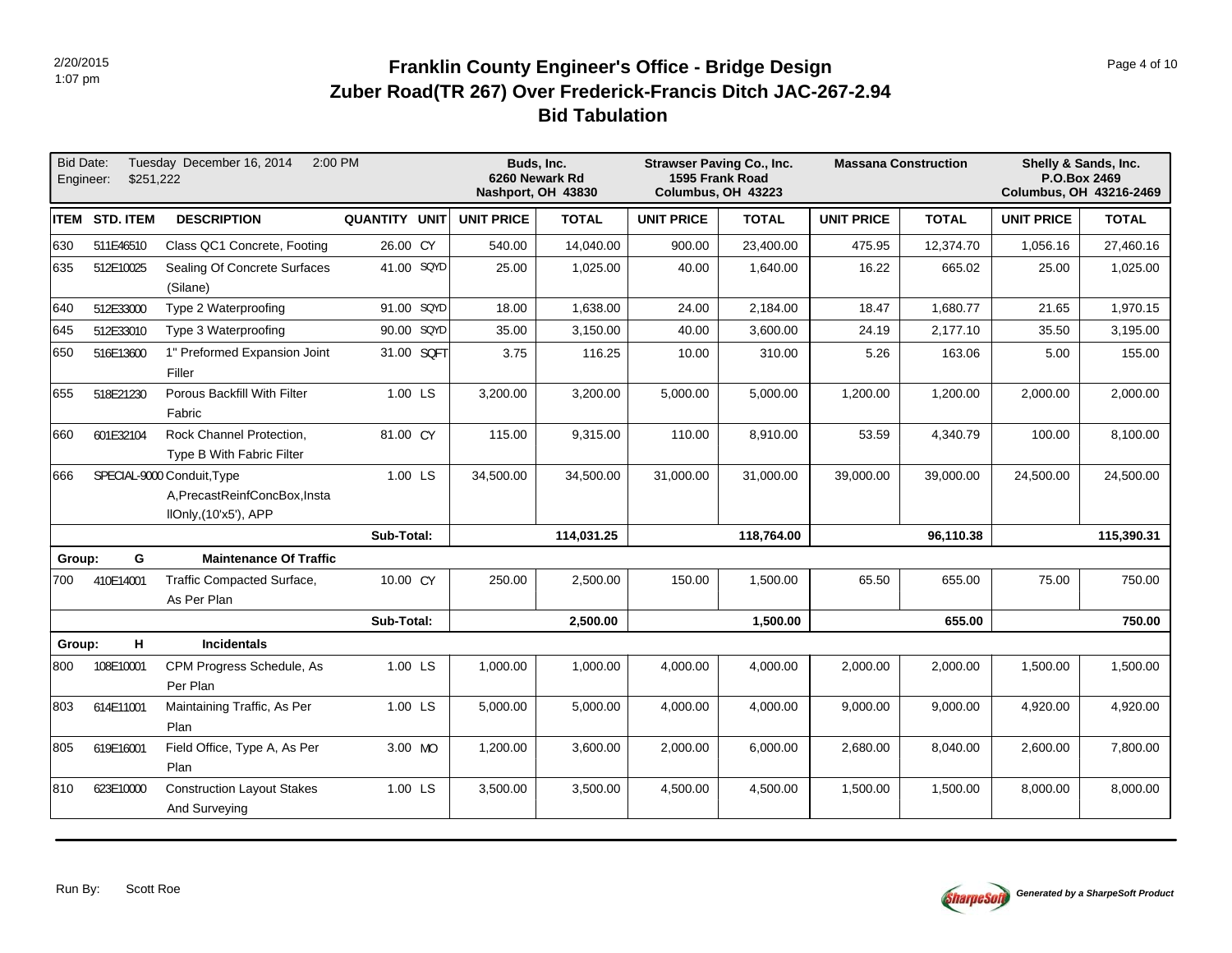# **Bid Tabulation Zuber Road(TR 267) Over Frederick-Francis Ditch JAC-267-2.94 Franklin County Engineer's Office - Bridge Design Page 5 of 10 Page 5 of 10**

| <b>Bid Date:</b><br>Engineer: | \$251,222        | Tuesday December 16, 2014            | 2:00 PM                 |                   | Buds, Inc.<br>6260 Newark Rd<br>Nashport, OH 43830 |                   | <b>Strawser Paving Co., Inc.</b><br>1595 Frank Road<br>Columbus, OH 43223 |                   | <b>Massana Construction</b> | Shelly & Sands, Inc.<br>P.O.Box 2469<br>Columbus, OH 43216-2469 |              |
|-------------------------------|------------------|--------------------------------------|-------------------------|-------------------|----------------------------------------------------|-------------------|---------------------------------------------------------------------------|-------------------|-----------------------------|-----------------------------------------------------------------|--------------|
| <b>IITEM</b>                  | <b>STD. ITEM</b> | <b>DESCRIPTION</b>                   | <b>QUANTITY</b><br>UNIT | <b>UNIT PRICE</b> | <b>TOTAL</b>                                       | <b>UNIT PRICE</b> | <b>TOTAL</b>                                                              | <b>UNIT PRICE</b> | <b>TOTAL</b>                | <b>UNIT PRICE</b>                                               | <b>TOTAL</b> |
| 1815                          | 624E10000        | Mobilization                         | 1.00 LS                 | 9.000.00          | 9.000.00                                           | 3.000.00          | 3.000.00                                                                  | 7.500.00          | 7.500.00                    | 10.000.00                                                       | 10.000.00    |
| 1820                          | 103E99000        | Special - Premium For                | 1.00 LS                 | 3,500.00          | 3,500.00                                           | 2,000.00          | 2,000.00                                                                  | 2.300.00          | 2.300.00                    | 1,670.00                                                        | 1,670.00     |
|                               |                  | Contract Performance Bond,           |                         |                   |                                                    |                   |                                                                           |                   |                             |                                                                 |              |
|                               |                  | Payment                              |                         |                   |                                                    |                   |                                                                           |                   |                             |                                                                 |              |
| 1825                          |                  | SPECIAL-033 Contingency, As Per Plan | 15,000.00 DOLL          | 1.00              | 15.000.00                                          | 1.00              | 15.000.00                                                                 | 1.00              | 15.000.00                   | 1.00                                                            | 15.000.00    |
|                               |                  |                                      | Sub-Total:              |                   | 40.600.00                                          |                   | 38,500.00                                                                 |                   | 45,340.00                   |                                                                 | 48,890.00    |
|                               |                  |                                      | <b>Grand Total:</b>     |                   | 248.352.00                                         |                   | 260,395.00                                                                |                   | 265,033.13                  |                                                                 | 266,950.56   |

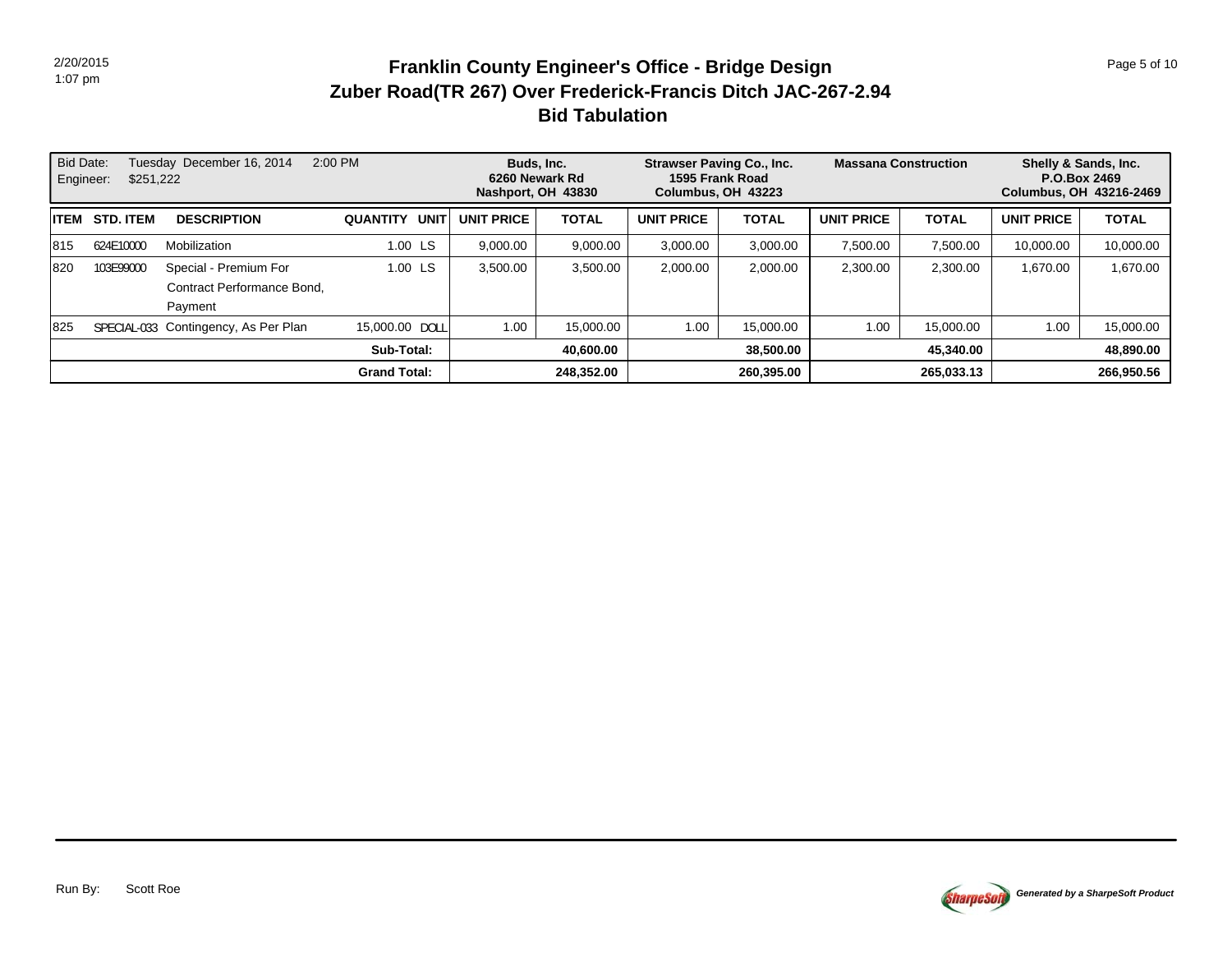# **Bid Tabulation Zuber Road(TR 267) Over Frederick-Francis Ditch JAC-267-2.94 Franklin County Engineer's Office - Bridge Design Page 6 of 10 Page 6 of 10**

| <b>Bid Date:</b> | \$251,222<br>Engineer: | Tuesday December 16, 2014                           | 2:00 PM       |                   | McDaniel's Construction Corp., Inc.<br>1069 Woodland Avenue<br>Columbus, OH 43219 |                   | <b>Kwest Group</b><br>960 Plasterbed Road<br>Port Clinton, OH 43452 | Columbus Asphalt Paving, Inc.<br>1196 Technology Dr<br><b>Gahanna, OH 43230</b> |              |                   | Complete General Construction Co.<br>1221 East Fifth Ave<br>Columbus, OH 43219 |
|------------------|------------------------|-----------------------------------------------------|---------------|-------------------|-----------------------------------------------------------------------------------|-------------------|---------------------------------------------------------------------|---------------------------------------------------------------------------------|--------------|-------------------|--------------------------------------------------------------------------------|
|                  | ITEM STD. ITEM         | <b>DESCRIPTION</b>                                  | QUANTITY UNIT | <b>UNIT PRICE</b> | <b>TOTAL</b>                                                                      | <b>UNIT PRICE</b> | <b>TOTAL</b>                                                        | <b>UNIT PRICE</b>                                                               | <b>TOTAL</b> | <b>UNIT PRICE</b> | <b>TOTAL</b>                                                                   |
| Group:           | Α                      | Roadway                                             |               |                   |                                                                                   |                   |                                                                     |                                                                                 |              |                   |                                                                                |
| 100              | 201E11001              | Clearing And Grubbing, As<br>Per Plan               | 1.00 LS       | 5,000.00          | 5,000.00                                                                          | 4,000.00          | 4,000.00                                                            | 5,000.00                                                                        | 5,000.00     | 8,000.00          | 8,000.00                                                                       |
| 105              | 202E38000              | <b>Guardrail Removed</b>                            | 227.00 FT     | 6.00              | 1,362.00                                                                          | 8.00              | 1,816.00                                                            | 7.65                                                                            | 1,736.55     | 1.50              | 340.50                                                                         |
| 110              | 202E75000              | Fence Removed                                       | 100.00 FT     | 3.50              | 350.00                                                                            | 9.00              | 900.00                                                              | 6.00                                                                            | 600.00       | 10.00             | 1,000.00                                                                       |
| 115              | 203E10000              | Excavation                                          | 83.00 CY      | 50.00             | 4,150.00                                                                          | 5.00              | 415.00                                                              | 29.00                                                                           | 2,407.00     | 90.00             | 7,470.00                                                                       |
| 120              | 203E20000              | Embankment                                          | 108.00 CY     | 38.00             | 4.104.00                                                                          | 5.00              | 540.00                                                              | 12.00                                                                           | 1.296.00     | 45.00             | 4.860.00                                                                       |
| 125              | 204E10000              | <b>Subgrade Compaction</b>                          | 120.00 SQYD   | 6.00              | 720.00                                                                            | 1.00              | 120.00                                                              | 3.70                                                                            | 444.00       | 8.00              | 960.00                                                                         |
| 130              | 204E13000              | <b>Excavation Of Subgrade</b>                       | 80.00 CY      | 15.00             | 1,200.00                                                                          | 20.00             | 1,600.00                                                            | 25.00                                                                           | 2,000.00     | 38.00             | 3,040.00                                                                       |
| 131              | 204E20002              | Embankment, Using Item<br>304, As Per Plan          | 40.00 CY      | 40.00             | 1,600.00                                                                          | 50.00             | 2,000.00                                                            | 53.00                                                                           | 2,120.00     | 60.00             | 2,400.00                                                                       |
| 132              | 204E20003              | Embankment, Using #2<br>Stone, As Per Plan          | 40.00 CY      | 38.00             | 1,520.00                                                                          | 50.00             | 2,000.00                                                            | 48.00                                                                           | 1,920.00     | 50.00             | 2,000.00                                                                       |
| 135              | 204E50001              | Geotextile Fabric, As Per<br>Plan                   | 120.00 SQYD   | 2.50              | 300.00                                                                            | 1.00              | 120.00                                                              | 7.40                                                                            | 888.00       | 5.00              | 600.00                                                                         |
| 150              | 204E50030              | Geogrid, As Per Plan                                | 120.00 SQYD   | 3.50              | 420.00                                                                            | 2.00              | 240.00                                                              | 5.60                                                                            | 672.00       | 7.50              | 900.00                                                                         |
| 155              | 606E15050              | Guardrail, Type MGS                                 | 75.00 FT      | 28.00             | 2,100.00                                                                          | 27.00             | 2,025.00                                                            | 29.00                                                                           | 2,175.00     | 16.60             | 1,245.00                                                                       |
| 160              | 606E15100              | Guardrail, Type MGS With<br>Long Posts              | 262.50 FT     | 16.00             | 4,200.00                                                                          | 15.50             | 4,068.75                                                            | 16.30                                                                           | 4,278.75     | 17.80             | 4,672.50                                                                       |
| 165              | 606E26101              | Anchor Assembly, Type E, As<br>Per Plan             | 2.00 EA       | 2,000.00          | 4,000.00                                                                          | 1,850.00          | 3,700.00                                                            | 1,940.00                                                                        | 3,880.00     | 1,895.00          | 3,790.00                                                                       |
| 170              | 606E26500              | Anchor Assembly, Type T                             | 2.00 EA       | 750.00            | 1,500.00                                                                          | 750.00            | 1,500.00                                                            | 780.00                                                                          | 1,560.00     | 785.00            | 1,570.00                                                                       |
|                  |                        |                                                     | Sub-Total:    |                   | 32,526.00                                                                         |                   | 25,044.75                                                           |                                                                                 | 30,977.30    |                   | 42,848.00                                                                      |
| Group:           | в                      | <b>Erosion Control</b>                              |               |                   |                                                                                   |                   |                                                                     |                                                                                 |              |                   |                                                                                |
| 200              | 601E34401              | Rock Channel Protection,<br>With Grout, As Per Plan | 110.00 CY     | 130.00            | 14,300.00                                                                         | 125.00            | 13,750.00                                                           | 148.00                                                                          | 16,280.00    | 130.00            | 14,300.00                                                                      |
| 205              | 653E10002              | <b>Topsoil Furnished And</b><br>Placed, As Per Plan | 44.00 CY      | 60.00             | 2,640.00                                                                          | 20.00             | 880.00                                                              | 74.00                                                                           | 3,256.00     | 35.00             | 1,540.00                                                                       |

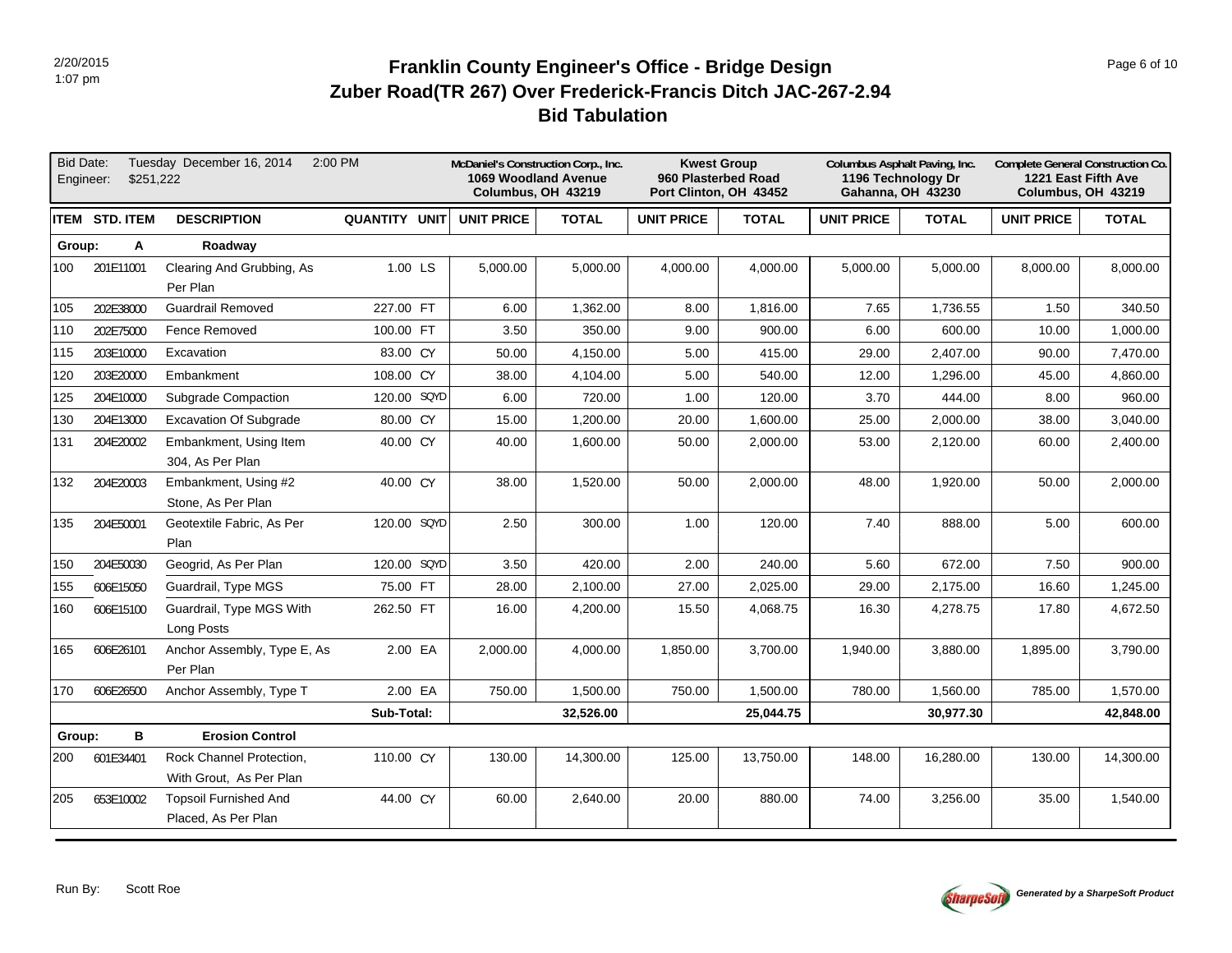# **Bid Tabulation Zuber Road(TR 267) Over Frederick-Francis Ditch JAC-267-2.94 Franklin County Engineer's Office - Bridge Design Page 7 of 10 Page 7 of 10**

| <b>Bid Date:</b> | \$251,222<br>Engineer: | Tuesday December 16, 2014<br>2:00 PM                             |                      |                   | McDaniel's Construction Corp., Inc.<br>1069 Woodland Avenue<br>Columbus, OH 43219 | 960 Plasterbed Road | <b>Kwest Group</b><br>Port Clinton, OH 43452 | Columbus Asphalt Paving, Inc.<br>1196 Technology Dr<br><b>Gahanna, OH 43230</b> |              |                   | Complete General Construction Co.<br>1221 East Fifth Ave<br>Columbus, OH 43219 |
|------------------|------------------------|------------------------------------------------------------------|----------------------|-------------------|-----------------------------------------------------------------------------------|---------------------|----------------------------------------------|---------------------------------------------------------------------------------|--------------|-------------------|--------------------------------------------------------------------------------|
|                  | <b>ITEM STD. ITEM</b>  | <b>DESCRIPTION</b>                                               | <b>QUANTITY UNIT</b> | <b>UNIT PRICE</b> | <b>TOTAL</b>                                                                      | <b>UNIT PRICE</b>   | <b>TOTAL</b>                                 | UNIT PRICE                                                                      | <b>TOTAL</b> | <b>UNIT PRICE</b> | <b>TOTAL</b>                                                                   |
| 210              | 659E10001              | Seeding And Mulching, As<br>Per Plan                             | 390.00 SQYD          | 10.00             | 3,900.00                                                                          | 1.00                | 390.00                                       | 15.75                                                                           | 6,142.50     | 6.20              | 2,418.00                                                                       |
| 215              | 659E14000              | Repair Seeding And Mulching                                      | 20.00 SQYD           | 1.00              | 20.00                                                                             | 1.00                | 20.00                                        | 1.05                                                                            | 21.00        | 1.40              | 28.00                                                                          |
| 220              | 659E15000              | Inter-seeding                                                    | 20.00 SQYD           | 0.50              | 10.00                                                                             | 0.05                | 1.00                                         | 0.55                                                                            | 11.00        | 0.50              | 10.00                                                                          |
| 225              | 659E20000              | <b>Commercial Fertilizer</b>                                     | $0.06$ TN            | 750.00            | 45.00                                                                             | 750.00              | 45.00                                        | 785.00                                                                          | 47.10        | 1,000.00          | 60.00                                                                          |
| 230              | 659E35001              | Water, As Per Plan                                               | 1.00 MGAL            | 1,000.00          | 1,000.00                                                                          | 1.00                | 1.00                                         | 105.00                                                                          | 105.00       | 9.00              | 9.00                                                                           |
| 235              | 832E15001              | <b>Storm Water Pollution</b><br>Prevention Plan, As Per Plan     | 1.00 LS              | 3,000.00          | 3,000.00                                                                          | 5,500.00            | 5,500.00                                     | 1,700.00                                                                        | 1,700.00     | 5,000.00          | 5,000.00                                                                       |
| 240              | 832E30001              | Erosion Control, As Per Plan                                     | 2,000.00 EA          | 1.00              | 2,000.00                                                                          | 1.00                | 2,000.00                                     | 1.00                                                                            | 2,000.00     | 1.00              | 2,000.00                                                                       |
|                  |                        |                                                                  | Sub-Total:           |                   | 26,915.00                                                                         |                     | 22,587.00                                    |                                                                                 | 29,562.60    |                   | 25,365.00                                                                      |
| Group:           | C                      | <b>Drainage</b>                                                  |                      |                   |                                                                                   |                     |                                              |                                                                                 |              |                   |                                                                                |
| 300              | 611E01100              | 6" Conduit, Type C                                               | 50.00 FT             | 10.00             | 500.00                                                                            | 40.00               | 2,000.00                                     | 21.00                                                                           | 1,050.00     | 6.00              | 300.00                                                                         |
| 305              | 611E01400              | 6" Conduit, Type E                                               | 50.00 FT             | 10.00             | 500.00                                                                            | 40.00               | 2,000.00                                     | 23.00                                                                           | 1,150.00     | 6.00              | 300.00                                                                         |
| 310              | 611E04600              | 12" Conduit, Type C, 706.02<br>Or 707.33                         | 15.00 FT             | 88.00             | 1,320.00                                                                          | 100.00              | 1,500.00                                     | 68.00                                                                           | 1,020.00     | 185.00            | 2,775.00                                                                       |
| 315              | 611E98450              | Catch Basin, 2-2A                                                | 1.00 EA              | 2,400.00          | 2,400.00                                                                          | 2,100.00            | 2,100.00                                     | 2,000.00                                                                        | 2,000.00     | 3,000.00          | 3,000.00                                                                       |
|                  |                        |                                                                  | Sub-Total:           |                   | 4,720.00                                                                          |                     | 7,600.00                                     |                                                                                 | 5,220.00     |                   | 6,375.00                                                                       |
| Group:           | 4                      | <b>Pavement</b>                                                  |                      |                   |                                                                                   |                     |                                              |                                                                                 |              |                   |                                                                                |
| 400              | 254E01001              | Pavement Planing, Asphalt<br>Concrete, As Per Plan               | 410.00 SQYD          | 12.20             | 5,002.00                                                                          | 12.00               | 4,920.00                                     | 7.20                                                                            | 2,952.00     | 12.10             | 4,961.00                                                                       |
| 405              | 301E46000              | Asphalt Concrete Base,<br>Pg64-22                                | 20.00 CY             | 300.00            | 6,000.00                                                                          | 210.00              | 4,200.00                                     | 160.00                                                                          | 3,200.00     | 350.10            | 7,002.00                                                                       |
| 410              | 304E20000              | Aggregate Base                                                   | 23.00 CY             | 125.00            | 2,875.00                                                                          | 80.00               | 1,840.00                                     | 50.00                                                                           | 1,150.00     | 65.00             | 1,495.00                                                                       |
| 416              | 407E20101              | Tack Coat (Non-Tracking), As<br>Per Plan                         | 10.00 GAL            | 7.00              | 70.00                                                                             | 30.00               | 300.00                                       | 10.50                                                                           | 105.00       | 20.00             | 200.00                                                                         |
| 421              | 407E20001              | Tack Coat (Non-Tracking),<br>Intermediate Course, As Per<br>Plan | 10.00 GAL            | 7.00              | 70.00                                                                             | 30.00               | 300.00                                       | 10.50                                                                           | 105.00       | 20.00             | 200.00                                                                         |

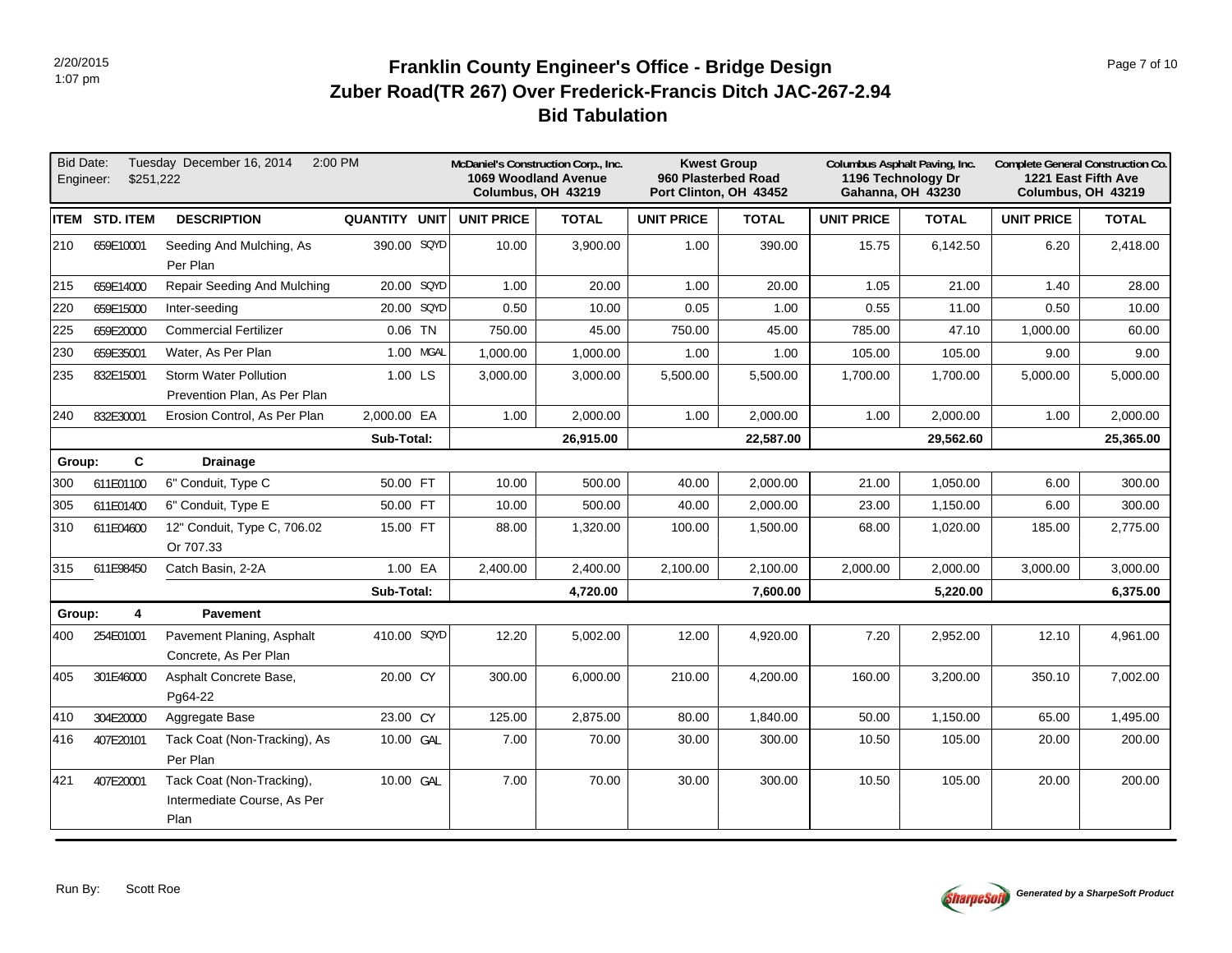# **Bid Tabulation Zuber Road(TR 267) Over Frederick-Francis Ditch JAC-267-2.94 Franklin County Engineer's Office - Bridge Design Page 8 of 10 Page 8 of 10**

| <b>Bid Date:</b><br>Engineer: | \$251.222             | Tuesday December 16, 2014                                          | 2:00 PM              |                   | McDaniel's Construction Corp., Inc.<br>1069 Woodland Avenue<br>Columbus, OH 43219 | <b>Kwest Group</b><br>960 Plasterbed Road<br>Port Clinton, OH 43452 |              | Columbus Asphalt Paving, Inc. | 1196 Technology Dr<br><b>Gahanna, OH 43230</b> | Complete General Construction Co.<br>1221 East Fifth Ave<br>Columbus, OH 43219 |              |
|-------------------------------|-----------------------|--------------------------------------------------------------------|----------------------|-------------------|-----------------------------------------------------------------------------------|---------------------------------------------------------------------|--------------|-------------------------------|------------------------------------------------|--------------------------------------------------------------------------------|--------------|
|                               | <b>ITEM STD. ITEM</b> | <b>DESCRIPTION</b>                                                 | <b>QUANTITY UNIT</b> | <b>UNIT PRICE</b> | <b>TOTAL</b>                                                                      | <b>UNIT PRICE</b>                                                   | <b>TOTAL</b> | <b>UNIT PRICE</b>             | <b>TOTAL</b>                                   | <b>UNIT PRICE</b>                                                              | <b>TOTAL</b> |
| 425                           | 448E46050             | <b>Asphalt Concrete</b><br>Intermediate Course, Type 2,<br>Pg64-22 | 6.00 CY              | 470.00            | 2,820.00                                                                          | 300.00                                                              | 1,800.00     | 365.00                        | 2,190.00                                       | 364.10                                                                         | 2,184.60     |
| 430                           | 448E47020             | <b>Asphalt Concrete Surface</b><br>Course, Type 1, Pg64-22         | 25.00 CY             | 320.00            | 8,000.00                                                                          | 325.00                                                              | 8,125.00     | 330.00                        | 8,250.00                                       | 376.10                                                                         | 9,402.50     |
| 435                           | 448E90000             | <b>Asphalt Concrete Scratch</b><br>Course, Pg64-22                 | 14.00 CY             | 320.00            | 4,480.00                                                                          | 325.00                                                              | 4,550.00     | 330.00                        | 4,620.00                                       | 376.10                                                                         | 5,265.40     |
| 440                           | 448E48020             | Asph Conc Surface Course,<br>Type 1, Pg64-22 (Drives)              | 4.00 CY              | 490.00            | 1,960.00                                                                          | 325.00                                                              | 1,300.00     | 585.00                        | 2,340.00                                       | 396.10                                                                         | 1,584.40     |
|                               |                       |                                                                    | Sub-Total:           |                   | 31,277.00                                                                         |                                                                     | 27,335.00    |                               | 24,912.00                                      |                                                                                | 32,294.90    |
| Group:                        | E.                    | <b>Traffic Control</b>                                             |                      |                   |                                                                                   |                                                                     |              |                               |                                                |                                                                                |              |
| 500                           | 644E00100             | Edge Line, 6"                                                      | 0.10 MILE            | 16,000.00         | 1,600.00                                                                          | 3,390.00                                                            | 339.00       | 19,600.00                     | 1,960.00                                       | 18,710.00                                                                      | 1,871.00     |
| 506                           | 614E11101             | Law Enforcement Officer With<br>Patrol Car, As Per Plan            | 40.00 HR             | 65.00             | 2,600.00                                                                          | 64.00                                                               | 2,560.00     | 60.00                         | 2,400.00                                       | 80.00                                                                          | 3,200.00     |
| 510                           | 614E11501             | Worksite Traffic Supervisor,<br>As Per Plan                        | 3.00 MO              | 340.00            | 1,020.00                                                                          | 1,000.00                                                            | 3,000.00     | 2,600.00                      | 7,800.00                                       | 2,500.00                                                                       | 7,500.00     |
|                               |                       |                                                                    | Sub-Total:           |                   | 5,220.00                                                                          |                                                                     | 5,899.00     |                               | 12,160.00                                      |                                                                                | 12,571.00    |
| Group:                        | F                     | Structure (Under 20')                                              |                      |                   |                                                                                   |                                                                     |              |                               |                                                |                                                                                |              |
| 600                           | 202E11000             | <b>Structure Removed</b>                                           | 1.00 LS              | 15,000.00         | 15,000.00                                                                         | 19,000.00                                                           | 19,000.00    | 15,000.00                     | 15,000.00                                      | 13,000.00                                                                      | 13,000.00    |
| 605                           | 203E35120             | Granular Material, Type C                                          | 23.00 CY             | 50.00             | 1,150.00                                                                          | 130.00                                                              | 2,990.00     | 48.00                         | 1,104.00                                       | 85.00                                                                          | 1,955.00     |
| 610                           | 503E11100             | Cofferdams And Excavation<br><b>Bracing</b>                        | 1.00 LS              | 6,000.00          | 6,000.00                                                                          | 4,400.00                                                            | 4,400.00     | 8,800.00                      | 8,800.00                                       | 10,000.00                                                                      | 10,000.00    |
| 615                           | 503E21300             | Unclassified Excavation                                            | 1.00 LS              | 8,500.00          | 8,500.00                                                                          | 10,500.00                                                           | 10,500.00    | 9,400.00                      | 9,400.00                                       | 30,000.00                                                                      | 30,000.00    |
| 620                           | 509E10000             | <b>Epoxy Coated Reinforcing</b><br>Steel                           | 2,920.00 LB          | 2.70              | 7,884.00                                                                          | 3.00                                                                | 8,760.00     | 1.00                          | 2,920.00                                       | 1.00                                                                           | 2,920.00     |
| 625                           | 511E46010             | Class QC1 Concrete,<br>Headwall And Wingwall,<br>Above Footing     | 10.00 CY             | 2,400.00          | 24,000.00                                                                         | 2,000.00                                                            | 20,000.00    | 2,300.00                      | 23,000.00                                      | 1,800.00                                                                       | 18,000.00    |

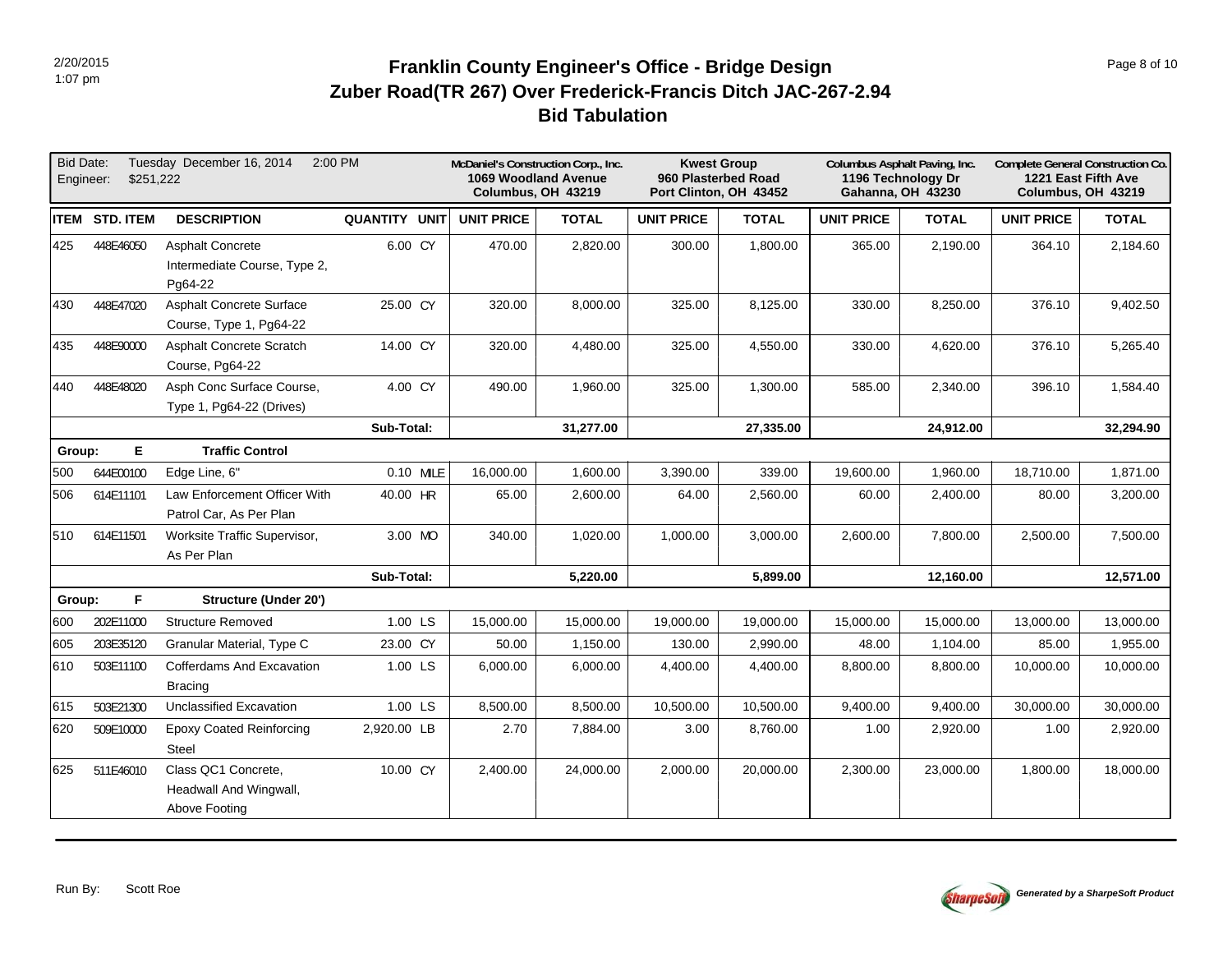# **Bid Tabulation Zuber Road(TR 267) Over Frederick-Francis Ditch JAC-267-2.94 Franklin County Engineer's Office - Bridge Design Page 9 of 10 Page 9 of 10**

| <b>Bid Date:</b><br>Engineer: | \$251.222     | 2:00 PM<br>Tuesday December 16, 2014                  |                      | McDaniel's Construction Corp., Inc.<br>1069 Woodland Avenue<br>Columbus, OH 43219 |              |                   | <b>Kwest Group</b><br>960 Plasterbed Road<br>Port Clinton, OH 43452 | Columbus Asphalt Paving, Inc. | 1196 Technology Dr<br>Gahanna, OH 43230 | Complete General Construction Co.<br>1221 East Fifth Ave<br>Columbus, OH 43219 |              |
|-------------------------------|---------------|-------------------------------------------------------|----------------------|-----------------------------------------------------------------------------------|--------------|-------------------|---------------------------------------------------------------------|-------------------------------|-----------------------------------------|--------------------------------------------------------------------------------|--------------|
|                               | ITEM STD.ITEM | <b>DESCRIPTION</b>                                    | <b>QUANTITY UNIT</b> | <b>UNIT PRICE</b>                                                                 | <b>TOTAL</b> | <b>UNIT PRICE</b> | <b>TOTAL</b>                                                        | <b>UNIT PRICE</b>             | <b>TOTAL</b>                            | <b>UNIT PRICE</b>                                                              | <b>TOTAL</b> |
| 630                           | 511E46510     | Class QC1 Concrete, Footing                           | 26.00 CY             | 530.00                                                                            | 13,780.00    | 185.00            | 4,810.00                                                            | 650.00                        | 16,900.00                               | 665.00                                                                         | 17,290.00    |
| 635                           | 512E10025     | Sealing Of Concrete Surfaces<br>(Silane)              | 41.00 SQYD           | 30.00                                                                             | 1,230.00     | 85.00             | 3,485.00                                                            | 14.50                         | 594.50                                  | 14.00                                                                          | 574.00       |
| 640                           | 512E33000     | Type 2 Waterproofing                                  | 91.00 SQYD           | 22.00                                                                             | 2,002.00     | 22.00             | 2,002.00                                                            | 23.00                         | 2,093.00                                | 20.00                                                                          | 1,820.00     |
| 645                           | 512E33010     | Type 3 Waterproofing                                  | 90.00 SQYD           | 36.00                                                                             | 3,240.00     | 35.00             | 3,150.00                                                            | 37.00                         | 3,330.00                                | 28.50                                                                          | 2,565.00     |
| 650                           | 516E13600     | 1" Preformed Expansion Joint<br>Filler                | 31.00 SQFT           | 3.00                                                                              | 93.00        | 2.00              | 62.00                                                               | 11.40                         | 353.40                                  | 15.00                                                                          | 465.00       |
| 655                           | 518E21230     | Porous Backfill With Filter<br>Fabric                 | 1.00 LS              | 2,500.00                                                                          | 2,500.00     | 22,000.00         | 22,000.00                                                           | 4,500.00                      | 4,500.00                                | 1,500.00                                                                       | 1,500.00     |
| l660                          | 601E32104     | Rock Channel Protection,<br>Type B With Fabric Filter | 81.00 CY             | 90.00                                                                             | 7,290.00     | 100.00            | 8,100.00                                                            | 100.00                        | 8,100.00                                | 150.00                                                                         | 12,150.00    |
| 866                           |               | SPECIAL-9000 Conduit, Type                            | 1.00 LS              | 27,000.00                                                                         | 27,000.00    | 20,000.00         | 20,000.00                                                           | 36,500.00                     | 36,500.00                               | 35,000.00                                                                      | 35,000.00    |
|                               |               | A, PrecastReinfConcBox, Insta                         |                      |                                                                                   |              |                   |                                                                     |                               |                                         |                                                                                |              |
|                               |               | IIOnly, (10'x5'), APP                                 |                      |                                                                                   |              |                   |                                                                     |                               |                                         |                                                                                |              |
|                               |               |                                                       | Sub-Total:           |                                                                                   | 119.669.00   |                   | 129,259.00                                                          |                               | 132.594.90                              |                                                                                | 147,239.00   |
| Group:                        | G             | <b>Maintenance Of Traffic</b>                         |                      |                                                                                   |              |                   |                                                                     |                               |                                         |                                                                                |              |
| 700                           | 410E14001     | Traffic Compacted Surface,                            | 10.00 CY             | 90.00                                                                             | 900.00       | 340.00            | 3,400.00                                                            | 44.00                         | 440.00                                  | 90.00                                                                          | 900.00       |
|                               |               | As Per Plan                                           |                      |                                                                                   |              |                   |                                                                     |                               |                                         |                                                                                |              |
|                               |               |                                                       | Sub-Total:           |                                                                                   | 900.00       |                   | 3,400.00                                                            |                               | 440.00                                  |                                                                                | 900.00       |
| Group:                        | н             | <b>Incidentals</b>                                    |                      |                                                                                   |              |                   |                                                                     |                               |                                         |                                                                                |              |
| 800                           | 108E10001     | CPM Progress Schedule, As<br>Per Plan                 | 1.00 LS              | 900.00                                                                            | 900.00       | 3,500.00          | 3,500.00                                                            | 5,000.00                      | 5,000.00                                | 1,500.00                                                                       | 1,500.00     |
| 803                           | 614E11001     | Maintaining Traffic, As Per<br>Plan                   | 1.00 LS              | 6,000.00                                                                          | 6,000.00     | 10.000.00         | 10,000.00                                                           | 4,500.00                      | 4.500.00                                | 8,500.00                                                                       | 8,500.00     |
| 805                           | 619E16001     | Field Office, Type A, As Per<br>Plan                  | 3.00 MO              | 2,700.00                                                                          | 8,100.00     | 1,000.00          | 3,000.00                                                            | 1,600.00                      | 4,800.00                                | 2,500.00                                                                       | 7,500.00     |
| 810                           | 623E10000     | <b>Construction Layout Stakes</b><br>And Surveying    | 1.00 LS              | 2,200.00                                                                          | 2,200.00     | 3,000.00          | 3,000.00                                                            | 3,000.00                      | 3,000.00                                | 8,000.00                                                                       | 8,000.00     |